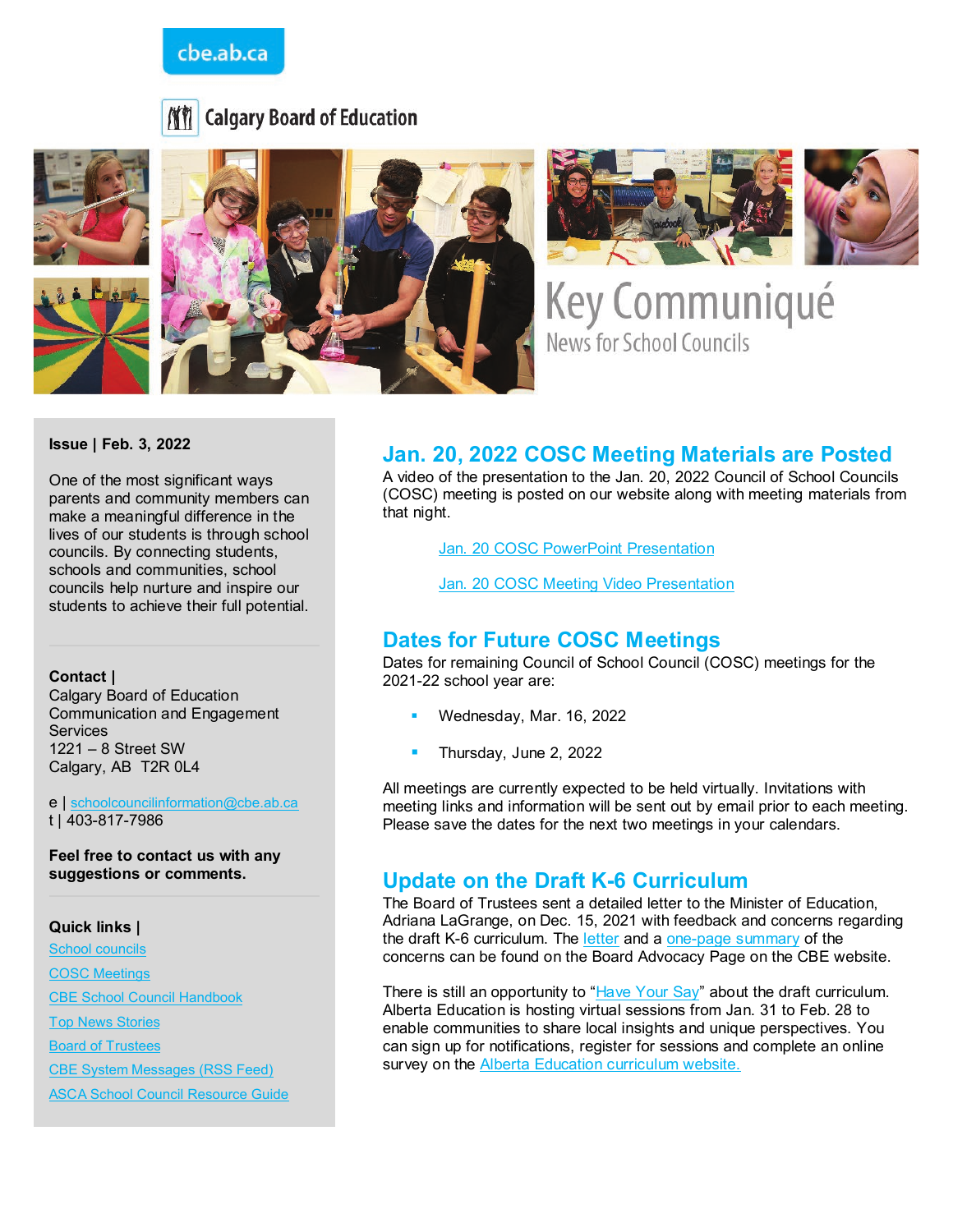## **Volunteers Needed for Trustee Remuneration Committee**

The Trustee Remuneration Committee reports to the Board of Trustees and is comprised of two elected trustees and at least three volunteers external to the CBE. The primary role of the committee is to assist the Board of Trustees in determining trustee remuneration levels. Volunteers serve for three years and attend one meeting per vear in March. For more details, see the story on the [CBE website.](https://www.cbe.ab.ca/news-centre/Pages/volunteer-help-steward-our-resources.aspx)

## **Alberta School Council Engagement (ASCE) Grant**

Schools that were identified to have a school council should have received a \$500 pre-paid credit card in the last week of January.

Please remember **that all funds are to be used no later than June 17, 2022**. School council chairs are to provide receipts back to schools administration. If all \$500 of the credit card has not been used, school council chairs also need to return the credit card to the school. Schools will then forward receipts and credit cards to CBE administration. **The deadline for schools to submit receipts and credit cards is June 24.** 

If school council chairs have not received the pre-paid credit card, please speak to your principal or contact Heather Kirkwood at [hkirkwood@cbe.ab.ca](mailto:hkirkwood@cbe.ab.ca)

# **New Online Registration for the 2022-23 School Year**

Registration for the 2022-23 school year began on Jan. 17, 2022 and is ongoing. **Families registering their children at their designated school in a regular program** are able to do so online, using [SchoolEngage,](https://schoolengage.cbe.ab.ca/#/login) CBE's new online form solution.

For more information on how to register your child for a CBE school, please refer to our [Kindergarten to Grade 9](https://www.cbe.ab.ca/registration/registration/Pages/Kindergarten-to-Grade-9.aspx)  [for New Students](https://www.cbe.ab.ca/registration/registration/Pages/Kindergarten-to-Grade-9.aspx) or [Grade 10 to 12 for New Students](https://www.cbe.ab.ca/registration/registration/Pages/Kindergarten-to-Grade-9.aspx) registration pages.

Students **registering for alternative programs will follow a different process** for registration. The registration process for alternative programs is detailed on the [Alternative Programs registration](https://www.cbe.ab.ca/registration/registration/Pages/alternative-programs.aspx) page.

Registration at CBE schools is **not** determined on a first come, first served basis. However, some schools / programs use a lottery process if the school is over capacity or the program has limited space available.

## **Correction: ASCA Annual Awards**

In the December Key Communiqué information was included about the 2022 ASCA Awards of Recognition for school councils. Unfortunately, due to a lack of resources, the Awards of Recognition will not be presented this year.

### **Save the Date - ASCA Annual Provincial Conference and AGM**

The 2022 Alberta School Councils Association (ASCA) provincial conference in conjunction with their Annual General Meeting (AGM) will be held in Edmonton on April 22, 23 and 24.

The Conference/AGM event is being planned based on the current COVID-19 situation. The Delta Marriott Hotel has the Restrictions Exemption Program (REP) in place, where only fully vaccinated participants may attend in person. Masks are mandatory in all public spaces. The AGM will be a hybrid event (in person at the Delta Marriott and online) on April 24.

Watch the [ASCA conference website](https://www.albertaschoolcouncils.ca/about/annual-conference) for updates as they are made available.

# **ASCA Online Learning Resources**

ASCA has digital resources, virtual interactions and opportunities for school councils to use. School council members can access these webinars using their ASCA membership.

- 1. ASCA hosts Meeting Mondays online engagements, creating a forum for school council parents to learn, share information, and support each other.
- 2. [Webinar Wednesdays](https://www.albertaschoolcouncils.ca/school-councils/webinars/webinar-wednesdays) present interactive online training sessions, focused on topic areas specific to the work of school councils.

# **ASCA Membership**

If your school council does not have a[n Alberta School](https://www.albertaschoolcouncils.ca/)  [Councils' Association](https://www.albertaschoolcouncils.ca/) 2021-22 membership, please fill out [this form](https://www.albertaschoolcouncils.ca/about/membership/request-for-membership)*.* ASCA memberships are paid for by the Board of Trustees. However, memberships need to be renewed, by the school council, each school year (July 1 – June 30).

The benefits of an ASCA membership can be found on their [website.](https://www.albertaschoolcouncils.ca/about/membership/benefits-of-membership)

## **ASCA Workshops 2021-22**

Alberta School Councils Association (ASCA) offers a number of workshops that can be paid for through the ASCE grant. See the [ASCA website](https://www.albertaschoolcouncils.ca/school-councils/workshops/workshops-2021-2022) for a list of available workshops.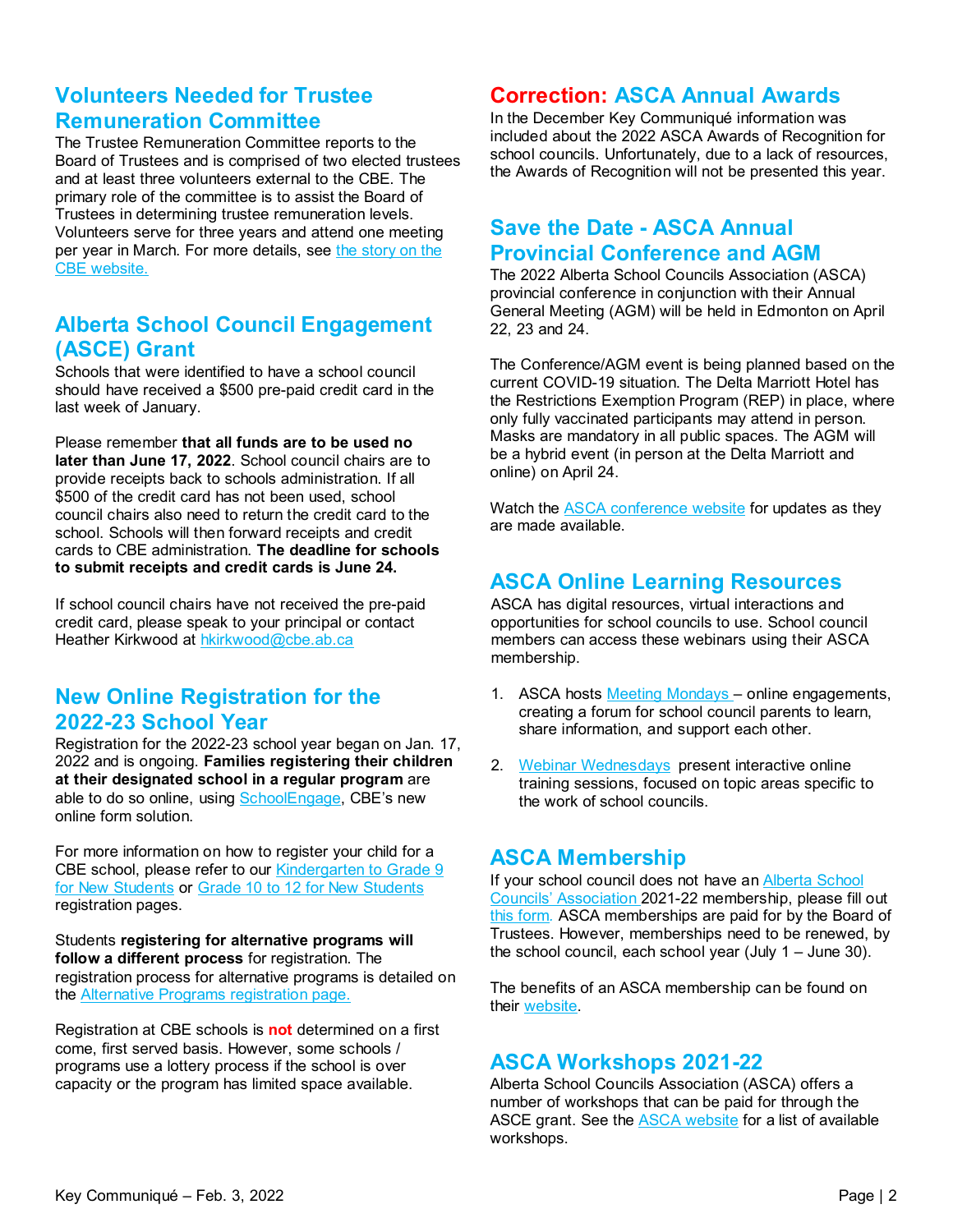# **Fundraising Information**

School council members must decide how much the school council's purpose is likely to be enhanced or compromised as a result of fundraising activities. However, fundraising is not an expected activity of school councils.

School councils cannot be incorporated under the Societies Act. Although a school council can decide it would like to undertake fundraising, it cannot be a program that would require a gaming license from the Alberta Gaming and Liquor Commission, such as bingos, casinos or raffles. These types of fundraising activities would be conducted by the Parent Society which can be incorporated.

The school council / Parent Society will meet with the principal to set goals and targets for the fundraising of the school, and decide collaboratively how the funds will be used in the school.

School Councils who choose to fundraiser, should refer to the EducationMatters links below. EducationMatters is the "fundraising arm" of the CBE and will work with schools and school councils to initiate and process fundraising campaigns.

- [School Councils Fundraising FAQ](https://www.educationmatters.ca/i-am/donors-school-societies/school-council-faq/)
- [Ways to Fundraise](https://www.educationmatters.ca/cms/wp-content/uploads/2021/05/HelpingSchoolFundraise-small.pdf)
- [Donation Processes for Schools](https://www.educationmatters.ca/cms/wp-content/uploads/2021/04/Donation-processes-for-schools-April-9.pdf)

## **Child & Youth Well-being Panel Report**

In December, the Minister of Children's Services Rebecca Schulz and MLA for Calgary-South East Matt Jones released the [Child and Youth Well-being Review panel's](https://open.alberta.ca/publications/child-and-youth-well-being-review-final-report)  [recommendations](https://open.alberta.ca/publications/child-and-youth-well-being-review-final-report) to government.

The Child and Youth Well-being Panel was established to better understand the full scope of the psychological, social, educational and physical effects related to the COVID-19 pandemic on children and youth.

The report contains recommendations for multiple ministries, including Alberta Education, that relate to child well-being during the COVID-19 pandemic and include areas such as mental and physical health. Alberta Education will be reviewing the recommendations in-depth to determine next steps but is pleased to note that a number of already existing initiatives and supports are in alignment with the recommendations.

### **2022-23 School Calendar Finalized**

The Calgary Board of Education has finalized its calendars for the 2022-23 school year. The first day of school is:

- Thursday, Sept. 1, 2022 for schools following the [traditional calendar.](https://www.cbe.ab.ca/registration/calendars/Documents/2022-2023-Traditional-Calendar.pdf)
- Monday, Aug. 15, 2022 for schools following the [modified calendar.](https://www.cbe.ab.ca/registration/calendars/Documents/2022-2023-Modified-Calendar.pdf)

While most of our schools follow the traditional calendar, a number use a modified calendar with an earlier start to the school year and additional breaks throughout the year.

Please visit our [system calendar page](https://www.cbe.ab.ca/registration/calendars/Pages/default.aspx) or your school's website for more information.

# **COVID-19 Information**

The CBE website has up-to-date information on [current](https://cbe.ab.ca/about-us/school-culture-and-environment/health-and-wellness-in-school/Pages/coronavirus.aspx)  health measures in schools</u>. Most recently, we started providing [daily absence numbers](https://cbe.ab.ca/about-us/school-culture-and-environment/health-and-wellness-in-school/Pages/absence-reporting.aspx) for students absent due to illness, as well as our daily requirements and fill rates for substitute or casual employees.

Starting soon, the CBE is also expected to begin installing upgraded MERV 13 filters wherever possible in schools. Watch for a chart to be posted on our Ventilation in [Schools](https://cbe.ab.ca/about-us/school-culture-and-environment/health-and-wellness-in-school/Pages/ventilation-in-schools.aspx) page to track the installation process.

# **Free AHS Webinars Offered**

The Community Education Service (CES) provides parents/caregivers and other community members with opportunities to access **free**, public [education sessions](http://community.hmhc.ca/sessions/) on child and youth emotional wellness and health topics throughout the year.

Some of the upcoming webinars include:

- Domestic Violence
- On the Edge of Our Seats: When Excitement Tips into Anxiety
- The Process of Addiction Part One
- Brain Science: Science of Hope and Resilience
- Cyber Safety
- Thriving and Autism: Tips, Tricks and Strategies for Success

Registration is required. For a full list of upcoming webinars:<http://community.hmhc.ca/sessions/?p=webex>